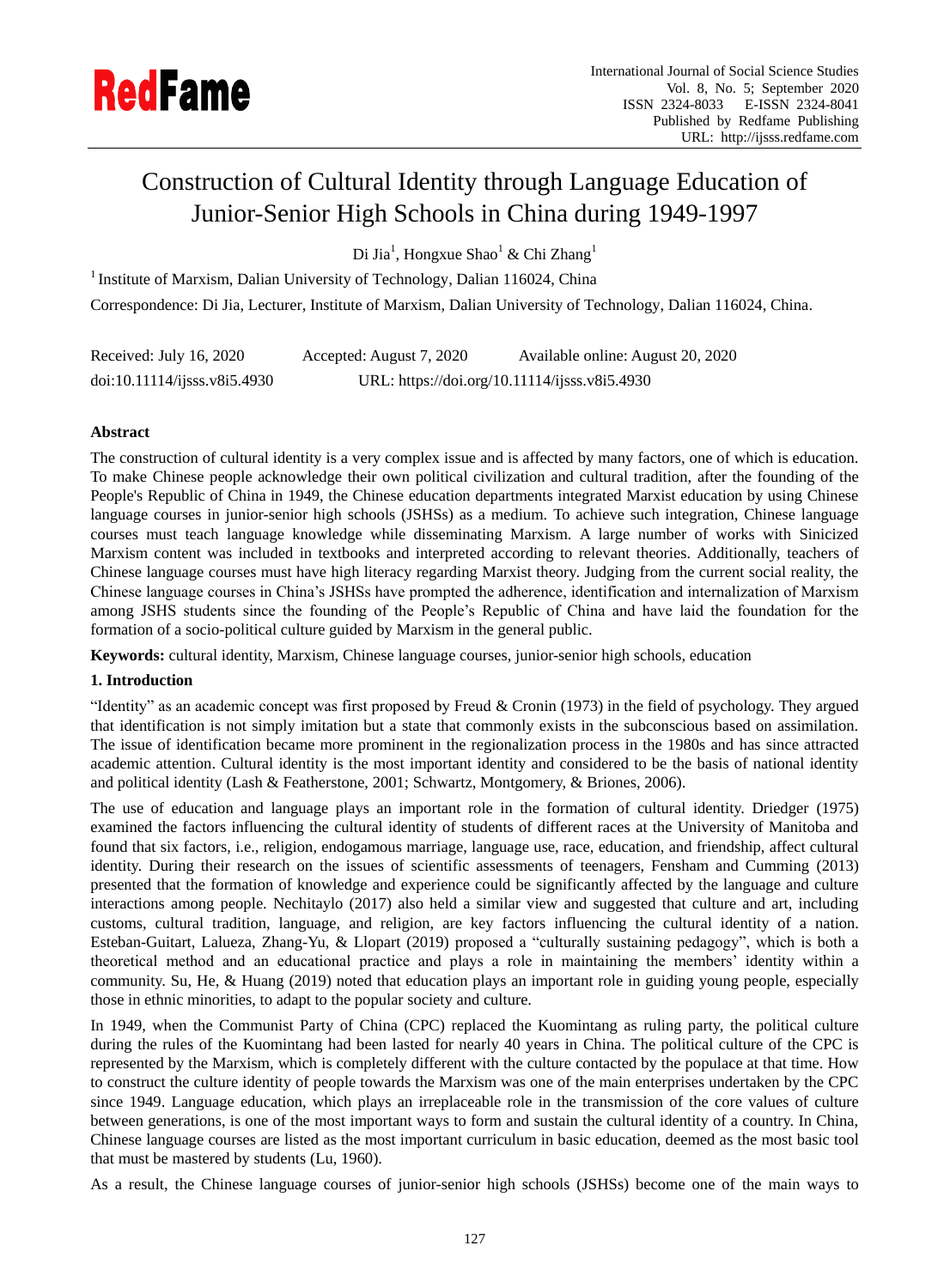establish the culture identity of the Marxism. The main topic examined in this study is how the Chinese education department has established a Marxist language system through Chinese language course education at JSHSs in the formation process of a new cultural identity. Moreover, special emphasis is placed in the construction and sustainability of the national political and cultural identity via continuously strengthening the core values of Marxism to be accepted by the teenagers. In the following sections of this paper, the educational positioning, text composition, teaching team, and student feedback regarding Chinese language courses in China"s JSHSs during 1949-1997 will be analyzed and discussed through policy analysis, data analysis and seven case studies.

#### **2. The "two-in-one" Positioning of Chinese Language Education in JSHSs**

Education is constrained by social and historical development, having strong time characteristics. In the course of social development, changes in the mode of production lead to the establishment of a new social relation structure and institutions that adapt to these changes and present the corresponding requirements for education. Therefore, the education in the People"s Republic of China (PRC) is different from that in any past historical period in that it is designed for the consolidation and development of socialism; that is, education in the PRC should adhere to the Marxism. The Common Program of the Chinese People"s Political Consultative Conference, which was adopted on September 29, 1949, to serve as the interim constitution, clearly states that "the cultural education of the People's Republic of China is for the new democracy; in other words, it is a national, scientific, and populist cultural education." (Document Research Office of the CPC Central Committee, 1992). The Education Law of the PRC, first promulgated in 1995, also clearly states that "The country adheres to the guidance of Marxism-Leninism, Mao Zedong Thought and the theory of building socialism with Chinese characteristics and follows the basic principles established by the constitution to develop a socialist education. (Legislative Affairs Office of the State Council, 2005)" Chinese language education, as one of the core components of basic education in China, is aligned in the same direction as overall education development in China.

The Chinese language, as the mother tongue of Chinese people, has an influence on Chinese people beginning at birth, imperceptibly shaping their ideology and cultural psychology and thus exerting a substantial impact on their life and work at a spiritual level. In particular, literature is the imagery reflection of the ideology (e.g., feelings, views, intentions, and hopes) of social classes and groups, and thus, the most effective means of propagating ideology. Moreover, adolescents in JSHSs are in a critical period of their physical growth and are forming their life outlook and values, making Chinese language education during this stage critical for the individual and society. Therefore, when formulating or revising the Standards of the Chinese Language Curriculum for JSHSs, which is a programmatic document that guides Chinese language education in China, the Ministry of Education expresses similar teaching objectives: the Chinese language courses in JSHSs must use Marxist perspectives to guide students to study texts and obtain necessary language knowledge; when learning to read and write, attention should be paid to improving students" socialist consciousness, cultivating the sentiment of the proletariat and the moral qualities of communism (Chinese Textbook Research Institute, 1999). This indicates that the JSHS Chinese language education in China has a "two-in-one" feature, i.e., in the classroom of Chinese language courses, both Chinese language knowledge and Marxist theory are disseminated. In terms of Marxist theory education, students" attitude and emotional adherence to Marxism must be realized, in addition to establishing their preliminary understanding of the theory.

From the perspective of pedagogy theory, the "two-in-one" positioning of Chinese language education emphasizes that students must make achievements at two different levels during a single learning process. Gagné(1985) categorized the abilities students acquired through learning into five aspects, i.e., verbal information, intellectual skills, cognitive strategy, attitude, and motor skills. Chinese language education enables students to acquire verbal information, improve communication and language skills, while these are only one aspect of educational activities; in the education process, the abilities of students in the other four areas also improve to various extents. The Marxist education contained therein forms an intelligence that is internalized within an individual"s structure, guiding students to develop towards the needs of the country and the society in terms of cognitive strategy and attitude while acquire theoretical knowledge.

To establish students" positive attitude towards Marxist theory, it is necessary for students to acquire the theoretical concepts and obtain relevant information as internal requirements, while effective external conditions include applying imitation methods and establishing successful perceptions (Gagné, 1985). The systematic study of Marxist theoretical concepts by JSHS students depends on the teaching of politics courses, and the continuous acquisition of additional learning information requires other complementary courses. Especially in Chinese language courses, the selection of Marxist's works or those capable of reflecting Marxist theory as teaching material can provide standards for imitation; while the study of these works can teach students how to use Marxist theory to analyse and interpret life so as to deepen their understanding and identification with respect to this theory.

Different from the straightforward and systematic nature of political courses in cultivating students" values and outlook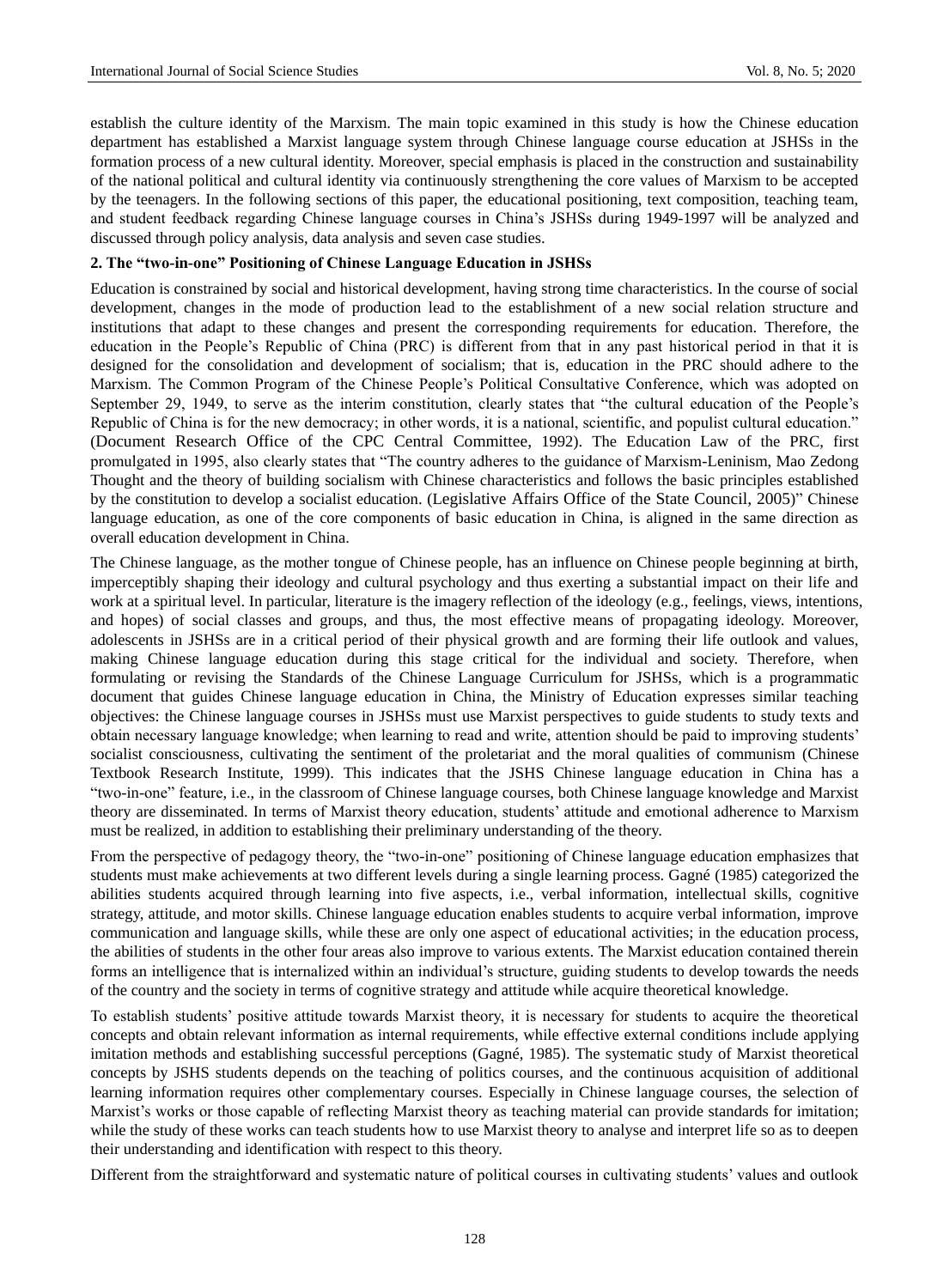on the world and life, the nurturing of students" ideology through Chinese language courses is achieved through texts, which cannot be forced and explicit, but implicit, hidden, and even obscure. JSHS Chinese language education has its own objectives and arrangements, and the infiltration of Marxist theory in the classroom does not amount to direct preaching of Marxist ideology. Since the founding of the PRC, the main problems and social tasks of the country have undergone a series of changes, resulting in different concepts of Chinese language education in different social backgrounds. Different teaching concepts once caused an imbalance in the relationship between teaching Chinese language in the classroom and the infiltration of Marxist theory in the second half of the 20th century, and the over-politicization of the course also occurred. To balance the relationship between the two, there were debates in the education community regarding whether to teach Chinese language courses as a politics course or whether to teach Chinese as a literature course. People"s Education, a comprehensive educational periodical published by the Ministry of Education, has a profound impact on the education community. During the debates, some scholars criticized, in People"s Education, the phenomenon that teaching Chinese language ignored the nature of the language and basic language training and excessively focuses on the ideological and political content of the text, teaching Chinese language courses as a politics course (Luo, 1961).

However, it is a consensus in the education community and among the related scholars that education plays an important role in the process of establishing cultural identity. In 1989, the State Education Commission proposed to strengthen the ideological and political education, as well as the education regarding national civics and current events through Chinese language courses, the domestic and international situations were taught using the Marxist theoretical framework, including a description of the current situation and characteristics of international and domestic class struggles. Moreover, the JSHS students were guided to understand that there were profound class struggles and social conflicts in the capitalist world and that the majority of working class people were still experiencing heavy class exploitation and oppression (State Education Commission, 1989). The Chinese education community has also perceived that education neither can nor should be separated from politics and that Chinese language courses have always been a powerful means of ideological education, through which Marxist theory should guide daily teaching (Liu, 1983). Although the Chinese language education in JSHSs has experienced several setbacks in terms of educational mode, it has always had a "two-in-one" feature, i.e., disseminating Marxist theory through the infusion of Chinese language knowledge.

## **3. Selection and Interpretation of Texts in Chinese Language Textbooks**

The choice of a country"s educational content is a reflection of its social culture. In Chinese language courses in JSHSs, the socio-cultural value orientation shown in the textbooks as well as the specific teaching and learning details in the classroom all reflect the ideological characteristics of the country. In this section, the type and composition of the texts in China"s Chinese language textbooks for JSHS students in the second half of the 20th century will be introduced, through specific numbers and how Marxism is used to explain and interpret the texts in textbooks of Chinese language with three examples.

#### *3.1 Selection of Texts in Chinese Language Textbooks*

In the early days after the founding of the PRC, the selection of teaching materials for Chinese language courses followed Mao Zedong"s instructions: political standards come first, and artistic standards come second (Mao, 1952). Since then, "literature and artistic qualities" have been the selection criterion for texts in Chinese language textbooks for JSHSs. Under this standard, there have been three main types of texts in JSHS Chinese language textbooks in the half century, as shown in Table 1. The academic system in China in this period was a full-time ten-year system, which included five years of elementary school, three years of junior high school and two years of senior high school. There were six textbooks and four textbooks for junior high school and senior high school, respectively. According to the above selection criterion, among the total 300 texts in 10 textbooks, the proportions of various text types in these textbooks in the 1960s (J.W. Zhong, 1961) are illustrated in Fig. 1.

In the late 1970s, China initiated its reform and opening up. Although improvements were made in Chinese language courses, the impact of the Cultural Revolution still lingered, which also affected the selection of teaching materials in the 1978 edition of textbooks. At that time, scholars believed that the number of poems (over 30) selected by the CPC leaders, accounting for approximately 18% of the total number of the texts in the six textbooks for the junior high school, was excessive. This issue was also present in the high school textbooks, and there were some political works that were time-specific and policy-rich, but the content was often outdated (Yang, 1980).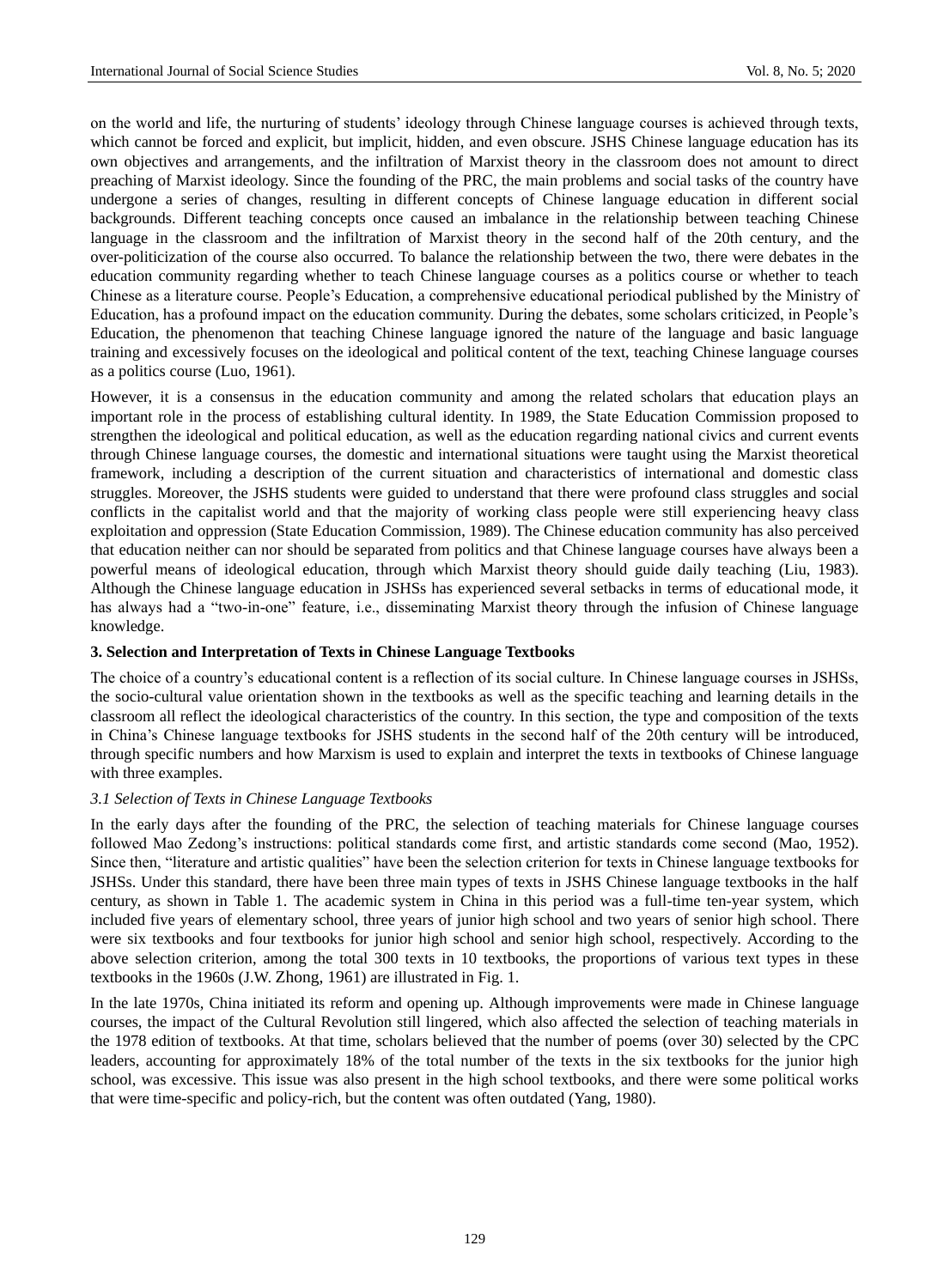Table 1. Text types in JSHS Chinese language textbooks in the second half of the 20th Century

| Type                                   | Description                                                                                                                                                                                                                                                                                           |  |  |
|----------------------------------------|-------------------------------------------------------------------------------------------------------------------------------------------------------------------------------------------------------------------------------------------------------------------------------------------------------|--|--|
| Modern Chinese literary works          | Literary works after the May 4th Movement; the most frequently used works are<br>literary works and political articles that reflect the basic views of Marxism or the<br>basic policies of the CPC.                                                                                                   |  |  |
| Ancient Chinese literary works         | According to Marxist judgement criteria, many literary works with excellent<br>ideological content and language are included; some works focus less on content and<br>more on learning to write, and there are very few works with negative ideological<br>factors but an outstanding artistic level. |  |  |
| Literary works from other<br>countries | Mainly masterpieces of literary masters.                                                                                                                                                                                                                                                              |  |  |



Figure 1. Types of texts in Chinese language textbooks in the 1960s

In 1980, the above issue still existed to some extent. Specifically, in the 1980 editions of ten textbooks (six for junior high school and four for senior high school), there were two classical works by Marxist writers, i.e., "Speech in front of Marx"s Tomb" by Engels and "Mourning Lenin" by Stalin. Other works on Marxism were all products of the Sinicization of Marxism. The Sinicization of Marxism refers to the process of combining the basic principles of Marxism with the specific reality of China to form Marxist theoretical results with Chinese characteristics. Among the works of Sinicized Marxism, those by the first-generation CPC leaders such as Mao Zedong dominated. Table 2 shows the representative texts of works of Sinicized Marxism in the 1980 editions of ten textbooks for JSHSs.

As summarized in Table 2, most of the selected political and current affair articles are theoretical products of the early leadership of the CPC that use Marxism to guide the Chinese revolution and construction. A few of them have strong timeliness and essentially include the basic Marxist theory and have exerted a substantial impact on the history of Chinese revolution and construction. Although Mao Zedong"s poems are not theoretical achievements of the Sinicization of Marxism, they are selected as outstanding literary works to help strengthen adolescents' sense of identification with the political leader.

Notably, the issue pointed out by scholars in the 1970s that there were too many articles by CPC leaders in Chinese language textbooks was not resolved in the 1980s. However, relative to the situation in the 1960s and 1970s, the total number of political articles in the 1980s decreased, and many articles with strong timeliness were excluded. For instance, compared to the textbooks in 1978, in total 13 argumentative essays were removed in the 1980 edition textbooks, with 46 left, accounting for 16.9% of the total text numbers; 6 political texts by Mao Zedong were removed, with 15 left, occupying 5.5% of all the texts (Chinese Textbook Research Institute, 2010). These changes were closely related to the initiation of China"s reform and opening up, which made China more open, more free, and more internationalized and, in turn, changed its education method. Around the 1980s, the exploration and improvement of Chinese language courses, albeit imperfect, largely determined the basic principles for teaching Chinese language in JSHSs for the next 20 years.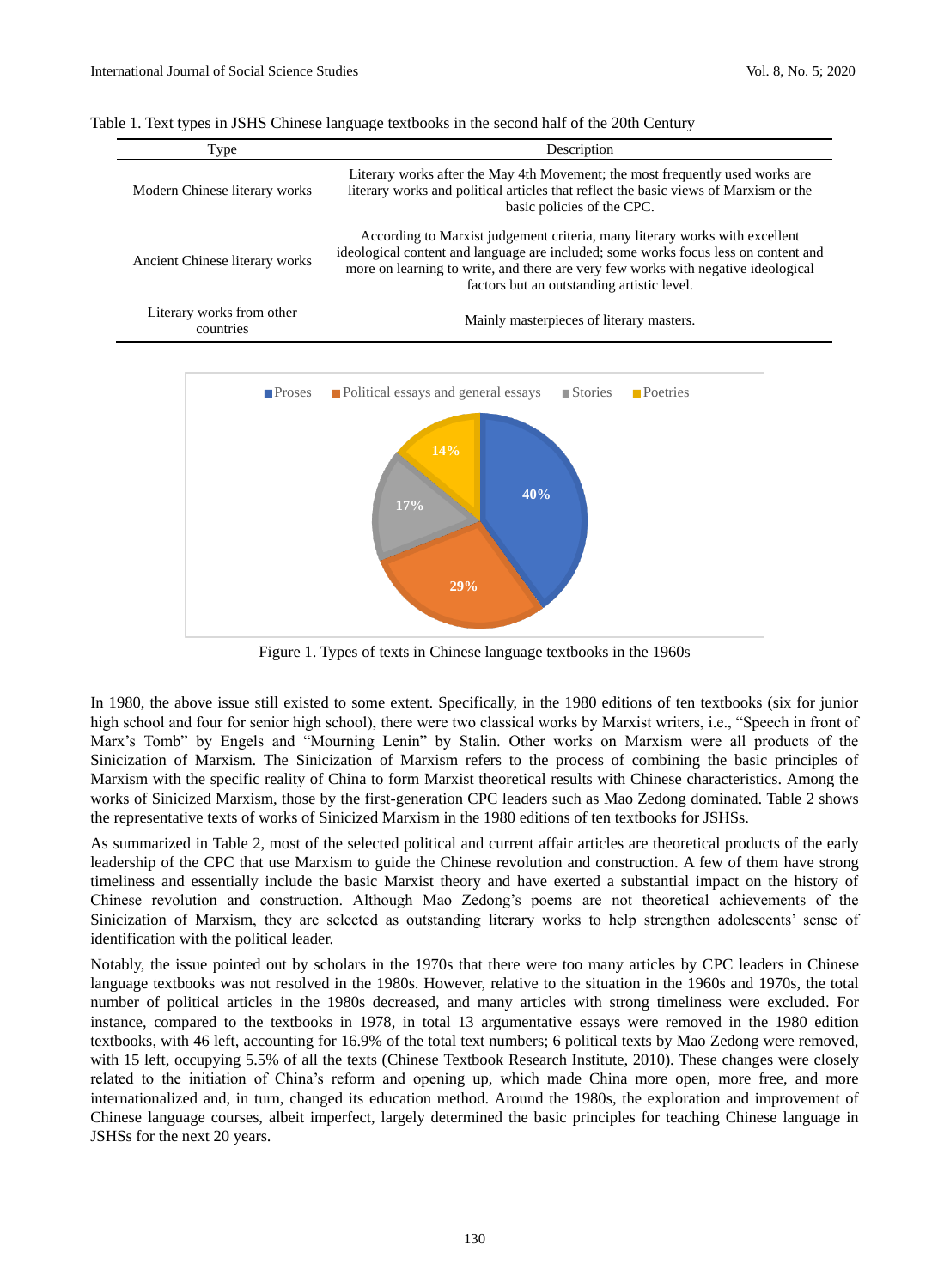| Author           | Article<br>Nature             | Quantity       | Description                                                                                                                                                                                                                                                                                                                                                                                                                                                                                                                                                                                                                                 |  |  |
|------------------|-------------------------------|----------------|---------------------------------------------------------------------------------------------------------------------------------------------------------------------------------------------------------------------------------------------------------------------------------------------------------------------------------------------------------------------------------------------------------------------------------------------------------------------------------------------------------------------------------------------------------------------------------------------------------------------------------------------|--|--|
| Mao<br>Zedong    | Political<br>article          | 19             | "Commemorating Bethune", "Building a Great Socialist Country", "Continuing<br>the Style of Hard Work", "Criticism and Self-Criticism", "On Anti-Liberalism",<br>"A Good Experience for the Reform of Commune: An Introduction", "Notes for<br>Political Work of Cooperatives", "We Communists Are Not Afraid of<br>Difficulties", "On Learning", "What Is Knowledge?", "Release Burden and<br>Start Engine", "To Whom Are Our Literary Arts?", "National, Scientific and<br>Popular Culture", "Transforming Our Learning", "Remembrance of Mr. Sun<br>Yat-Sen", "Opposing Party Stereotypes (Excerpt)", "Preface to Rural<br>Investigation" |  |  |
|                  | Poetry                        | 6              | "Wanxisha: In Response to Mr. Liu Yazi", "Send Off the God of Plague",<br>"Qinyuanchun: Snow", "Qinyuanchuan: Changsha", "Shuidiaogetou:<br>Swimming", "Niannujiao: Kunlun"                                                                                                                                                                                                                                                                                                                                                                                                                                                                 |  |  |
| Zhou Enlai       | Political<br>article          | $\overline{2}$ | "We must Create a Democratic Atmosphere", "On Learning from Mao Zedong<br>$(Except)$ "                                                                                                                                                                                                                                                                                                                                                                                                                                                                                                                                                      |  |  |
| Liu Shaoqi       | Political<br>article          | $\overline{2}$ | "Being a Good Party Member and Building a Good Party (Excerpt)", "On<br>Individuals and the Collective"                                                                                                                                                                                                                                                                                                                                                                                                                                                                                                                                     |  |  |
| Deng<br>Xiaoping | Political<br>article          | $\mathbf{1}$   | "Speaking about Getting Truth from Facts"                                                                                                                                                                                                                                                                                                                                                                                                                                                                                                                                                                                                   |  |  |
| Others           | Current<br>affairs<br>article | $\overline{c}$ | "Practice is the Sole Criterion for Testing Truth" (A "Guangming Daily" special<br>commentator's article, May 1978), "The Great Transformation and<br>Re-learning" (A "People's Daily" special commentator's article, December<br>1978)                                                                                                                                                                                                                                                                                                                                                                                                     |  |  |

#### Table 2. Works of Sinicized Marxism in the 1980 editions of JSHSs textbooks

#### *3.2 Interpretation of Texts in Chinese Language Textbooks*

Due to the high theoretical level of original Marxist classics, they are not suitable for lectures and dissemination in JSHSs. Therefore, original Marxist works were rarely included in Chinese language textbooks. To integrate Marxist theory into Chinese language teaching materials and into teaching itself, in addition to the inclusion of Sinicization of Marxism works into textbooks, "Curriculum standards for Chinese language courses in JSHSs" and related instructor books were used to interpret and understand Chinese language teaching materials using the Marxist theory and discourse system.

Like teaching materials, reference books for JSHS Chinese language courses were also consistently compiled by the education department and thus had the same authority as textbooks, whose interpretation of the ideological content of the text and guidelines for teaching focus determine the teaching and learning processes to a certain extent. Limited by the development of higher education, the capability of Chinese language teachers in JSHSs has been at a low level for a long time. For many teachers, the reference books are a necessity. Therefore, the authority and the value of reference books have a profound impact on teaching. Below, through three cases, we show how reference books interpret contemporary Chinese literary works, ancient Chinese literary works, and foreign literary works in the Marxist discourse system.

#### *Case 1: Interpretation of contemporary Chinese literary works*

Contemporary Chinese literary works included in JSHS Chinese language textbooks after the May 4th Movement, aside from the theoretical achievements of the Sinicization of Marxism, were dominated by Lu Xun. Mao Zedong held a high regard of Lu Xun: "Lu Xun is the leader of China"s cultural revolution. He is not only a great writer but also a great thinker and a great revolutionary." (Mao, 1966). For a long time, Lu Xun was portrayed as China"s literary leader, whose works are full of critical spirit, which was deepened and systemized using the Marxist discourse system through JSHS Chinese language reference books.

Case text: "On the Fall of Leifeng Tower," which is a reinterpretation of the Chinese folklore "Lady White Snake";

Author of text: Lu Xun;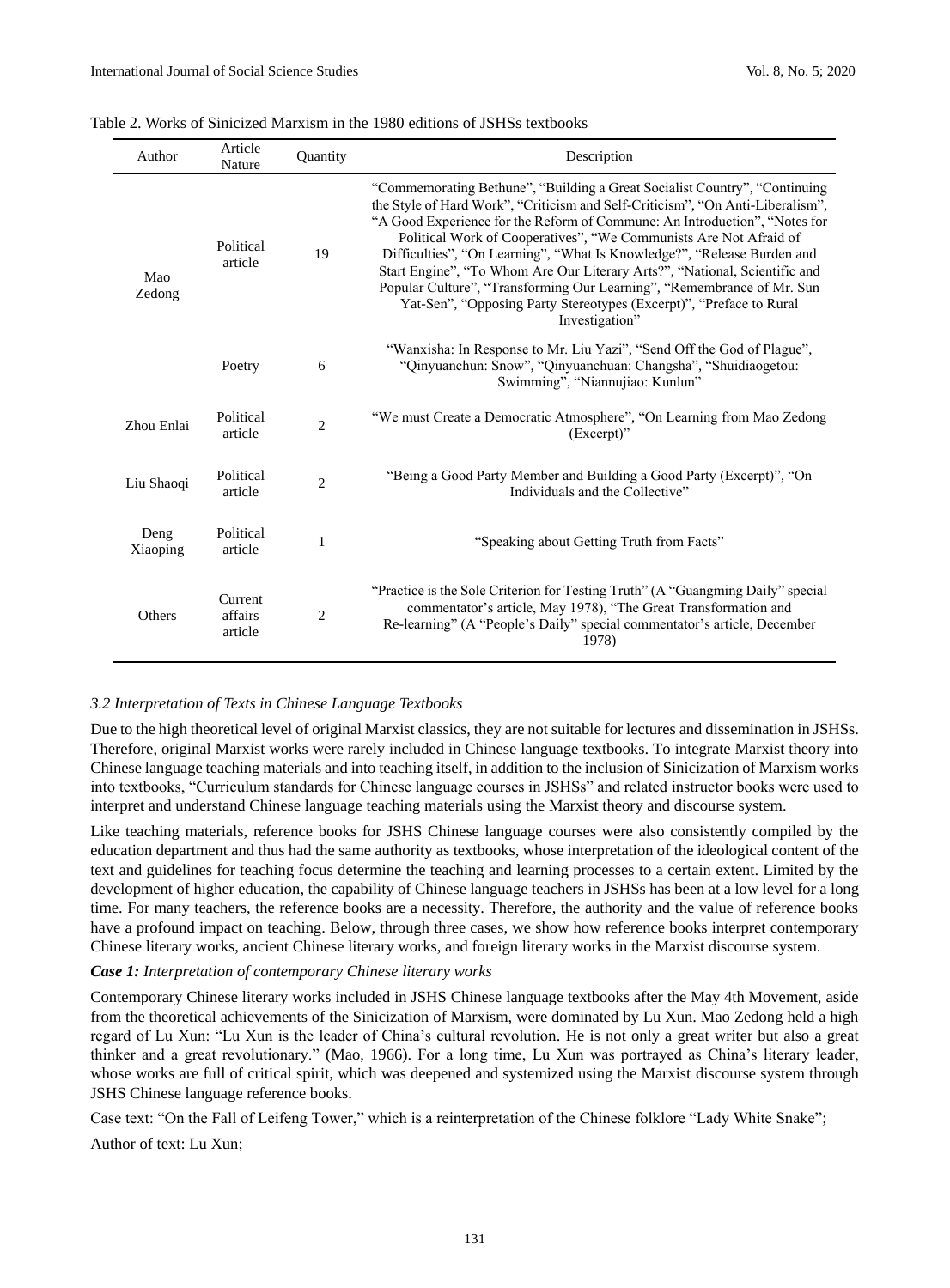Key teaching point: Understand the anti-feudalism significance of this article and learn from Lu Xun"s revolutionary spirit of anti-feudalism;

Text interpretation: In folklore, Leifeng Tower is used as an instrument for feudal autocratic rule of Lady White Snake, symbolizing the enslavement and oppression of the feudal patriarchal force on people, especially women. The author, as a revolutionary democrat, abhors Leifeng Tower and would like to see it fall, indicating the author"s thoughts and feelings about overthrowing feudal autocracy.

## *Case 2: Interpretation of ancient Chinese literary work*

In the teaching of Chinese language as a mother tongue, appreciating excellent cultural traditions is an important part of the Chinese language; therefore, textbooks have always included many ancient Chinese literary works. Despite strong historic characteristics, these works have high cultural self-awareness and rich ideological connotations due to the deep influence of the notion that literary works should serve as the vehicle of ideology. They contain the growth factors needed for modern education, and many already have simple dialectical materialist ideas. When analysed and interpreted using simple terms of the relevant Marxist theories, they can help students to further understand ideological connotations while deepening their understanding Marxism. Affected by the feudal patriarchal system, many works also contain ideas that do not pertain to current times. For these ancient works, teachers must further explore and explain their ideological connotations on the basis of the historic background and respect for the author and the text.

Case text: "Words of a snake catcher," which is a story about a household of three generations that would rather die of poisonous snakes than die of harsh taxes.

#### Author of text: Liu Zongyuan

Key teaching point: Understanding the crimes of feudal rulers" rampant and brutal plunder on the working class

Text interpretation: The text exposes the feudal ruling class" brutal oppression and exploitation of the working class and expresses the author"s sympathy for the people"s sufferings. The author hopes that the supreme ruler would change the course and eliminate social injustices to relieve the people"s suffering, which is nothing but a wish that is impossible to realize, reflecting the author"s limitations in understanding class struggles and history.

#### *Case 3: Interpretation of foreign literary works*

The interpretation of foreign literary works is still based on the Marxist framework system.

Case text: "The Emperor's New Clothes"

Author of text: Hans Christian Andersen. Introduction to the author in the reference textbook: he stands up for the working people in his writing, reflects the tragic fate of the working class, and exposes the cruelty and corruption of the feudal ruling class.

Key teaching point: Recognize the hypocritical, stupid, and ugly nature of the emperor and his ministers.

Text interpretation: This article exposes and satirizes the hypocrisy and stupidity of the feudal ruling class represented by the emperor through a story in which an incompetent and extravagant emperor is tricked to embarrass himself.

The content of the reference book shows that the terms of discourse under the Marxist theoretical system, such as "democracy," "feudal ruler," "class," and "working class", are integrated into daily lessons and have become an important framework to build the system for teaching Chinese language. However, there are still some problems with this framework. For example, the assessment of the authors in ancient times using the Marxist theoretical system is prone to deviate from the specific historic context; the interpretation of some texts is inclined to be meaningless or rhetoric, thus becoming useless in terms of thought provocation and language training. Nevertheless, the overall framework is effective and gradually enables the internalization of Marxist theory in the texts of Chinese language textbooks, forming a complete, scientific, self-consistent, and inclusive education system.

#### **4. Training of Chinese Language Teachers and Their Teaching Practices**

Different from specialized politics courses and Marxist political philosophy courses, the indoctrination of Marxist theory in Chinese language courses has been performed inexplicitly in the process of language teaching, in which the language teachers are tasked with guiding the students to learn the texts and necessary language knowledge with a Marxist perspective, viewpoints and methods. Rigorous training on reading and writing are conducted so that the students are ideologically educated and can continuously strengthen proletariat feelings, improve socialist consciousness and gradually establish a proletarian worldview (Wang, 1978). This places extremely high requirements on teachers. Forming teaching and research groups in normal school education, on-the-job training and daily work are the main methods adopted to train language teachers.

Shortly after the founding of the PRC, the National Conference on Primary Education and Teacher Education made it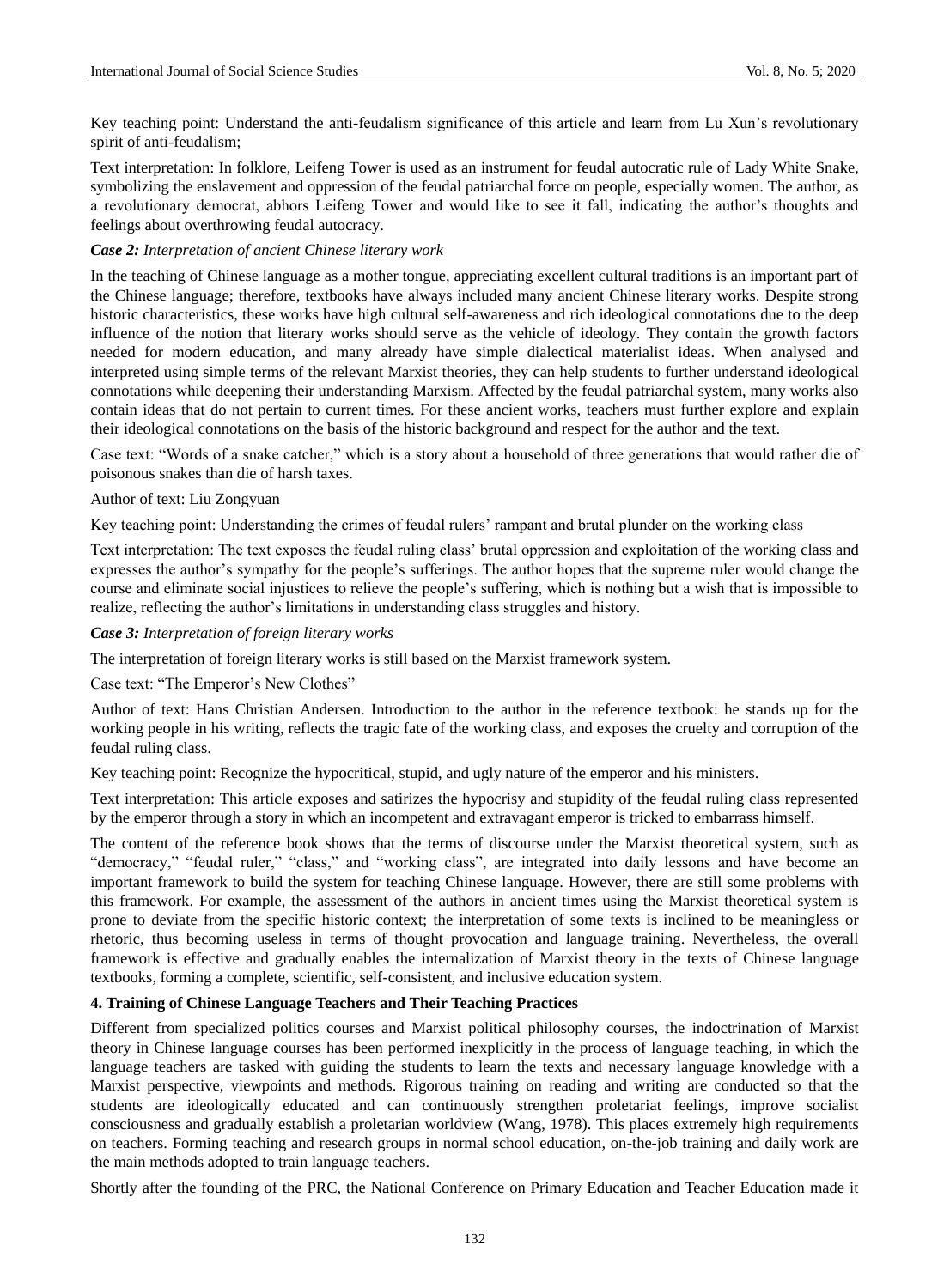clear that every teacher in the PRC should become a Marxist (People's Education Editorial, 1951). To ensure that every language teacher became a Marxist, many normal colleges and universities that were set to train JSHS teachers included learning content related to Marxist theory in their literary theory courses. The preface of the 1980 edition of the textbook "Basics of Literary Theory" of the Chinese Language clearly stated that Marxist literary theory is the only correct theory that is extracted from and tested by objective reality and that learning this theory requires students to learn the correct scientific conclusions that were drawn by classic Marxist writers from the widely studied literary phenomena repeatedly proven to be correct in practice; so that they can completely, accurately, and systematically master Marxist literary theories and use the Marxist perspective, viewpoint and method as well as the basic viewpoint of Marxist literary theory to study the history and current situation of literature. This guiding ideology determines that the reserve group of JSHS Chinese language teachers need to master Marxist theory and use it reasonably and effectively in their teaching activities.

The historic limitations of the development of higher education made it difficult for these graduates of normal schools to meet the actual needs of JSHS teaching. To improve the proficiency of in-service teachers who did not meet the academic standards, a corresponding on-the-job training system was introduced in 1955 (Ministry of Education of the PRC, 1955). The part-time training of teachers in secondary schools was mainly conducted in the form of teacher training colleges and correspondence courses, of which the correspondence courses for Chinese language included using Marxist theory to interpret texts. In the first volume of the 1978 edition of the correspondence teaching materials for JSHS Chinese language teachers in Yangzhou Prefecture, the first text was "Speech in front of Marx"s Tomb," which is a classic text in JSHS Chinese language textbooks. To interpret this text, the textbook cited a large number of original works by Marx, such as an explanation of the "historical science" mentioned in the text, which adopts the argument of Engels in "Karl Marx"s "Critique of Political Economy"" that "all the sciences not in the category of natural sciences are deemed historical sciences." (Textbook Writing Group in Yangzhou, 1978). Through such continued education, it was guaranteed that most JSHS Chinese language teachers can master the theories related to Marxism that can be used in teaching.

However, for a long period of time, there was certain theoretical difficulty regarding teachers becoming qualified Marxists; therefore, there were two problems in practice. One problem was that some teachers only superficially accepted the words and sentences of Marxism, but in practice, they advocated another set of theories. Another problem was that although some teachers had established a preliminary Marxist position, they still lacked an understanding of systematic and in-depth theories of Marxism; therefore, they were not able to integrate Marxism into specific works and were not persuasive in teaching, failing to solve students' problems.

To address the above problem, the Central Committee for Problems related to Chinese Language Teaching was established in 1953. Shortly after, Chinese language teaching and research groups were set up in elementary and secondary schools in China to extensively facilitate research activities on language teaching, which are still in use today. These teaching and research groups organized the teachers" daily lessons, which, in addition to the literature and education, included Marxist theory and current affairs politics. In terms of learning theories, the content was mainly Marxist-Leninist theory and Mao Zedong Thought before the 1980s and then was gradually supplemented with Deng Xiaoping Theory after the 1980s. Through this theoretical learning, Chinese language teachers are able to use dialectical materialism and historical materialism in teaching, analysing, researching, and explaining various problems and in helping students develop a correct theoretical framework and political direction.

However, teachers" knowledge structure, theoretical proficiency, and teaching skills vary greatly from individual to individual, and the ways and effects of teachers' integration of Marxism into teaching also differ. The difference in the experience of teachers also causes various student feedback regarding the political theory and ideological content in Chinese language courses. Here, we present two contrasting cases:

## *Case 4:*

Cong Weixi, a writer born in 1933, recalled a teacher in his senior high school years and mentioned that when teaching Mao Zedong"s "Opening Speech at the First Chinese People"s Political Consultative Conference (CPPCC)," which was the first lesson of his senior high school Chinese language course, the Chinese language teacher asked students to take out a notebook to write down the names of well-known CPPCC members, which he had already written on the blackboard. The lesson was full of abstract political lecturing, and the class was a very unpleasant experience, like a torture from boredom, which made students think that the teacher was so incompetent that he used politics to conceal his lack of literary knowledge (Cong, 1985). The teacher, in the memory of Cong Weixi, did not have effective teaching skills and was incapable of analysing the text from a theoretical perspective and failed to resonate with students due to his dull teaching style, which not only led to student resentment but also affected the effectiveness of teaching.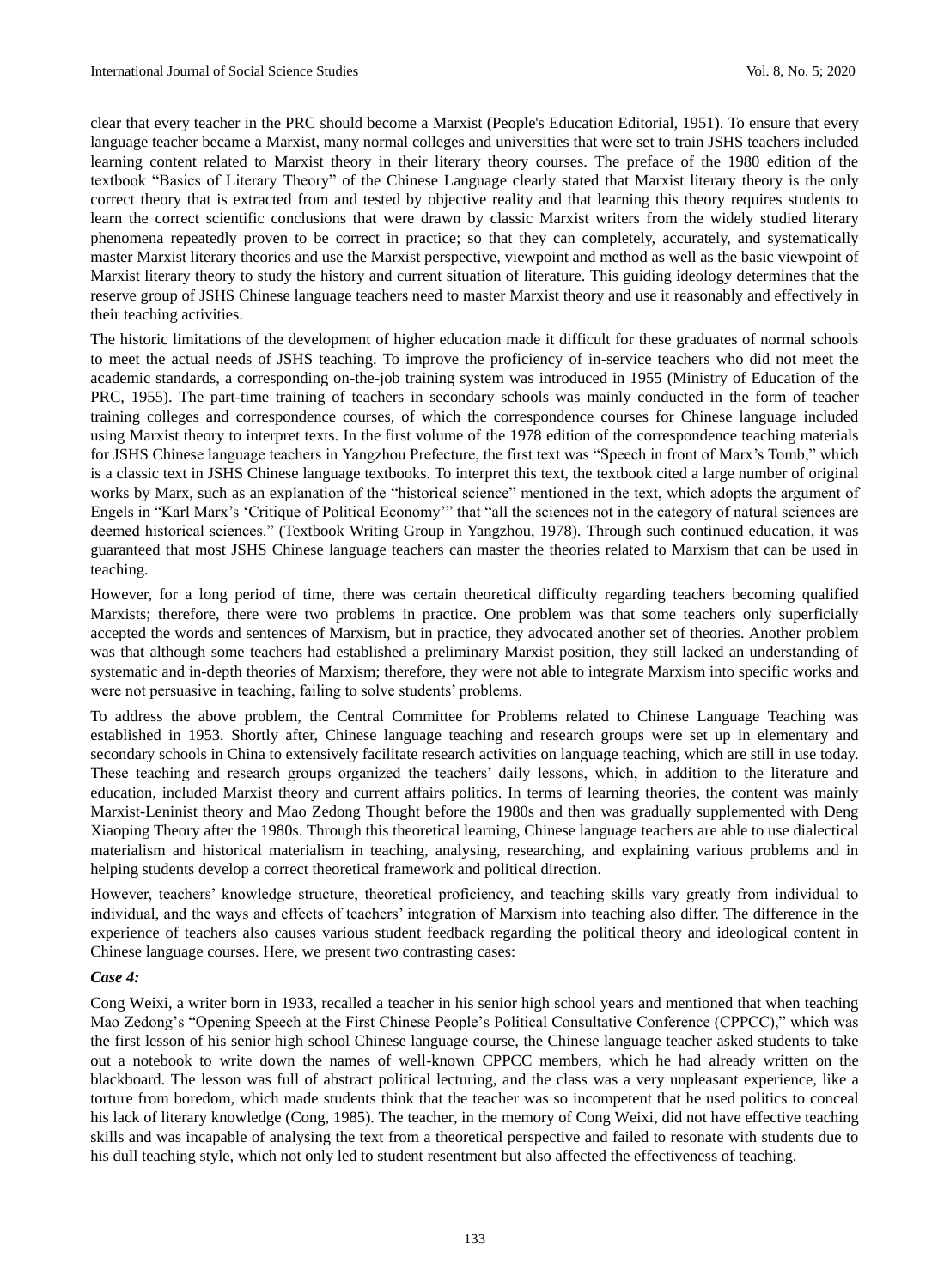## *Case 5:*

In 1963, the experiences of the teaching group at Xinji High School in Hebei Province were analysed and popularized. One of the experiences was that the lessons did not deliberately emphasize the theoretical ideas in the text, and in the course of teaching, teachers only needed to follow the principle of unifying the language form and ideological content. For literary works with limitations in ideological content, appropriate criticism was certainly necessary, and it was sufficient for the teacher to point out the ideas in the text that were different from or incompatible with the current socialist ideology (Li, 1963). The experiences at Xinji High School achieved the integration of Marxist theory without turning the Chinese language course into a politics course, thereby gaining the recognition of the students and teachers at that time.

Training teachers to be Marxist is the premise for the integration of Marxism in the classrooms of JSHS Chinese language courses. Since the founding of the PRC, the teaching content for courses in various normal schools and on-the-job continued-education schools for teachers have been designed by adhering to the guidance of Marxism to cultivate teachers on theoretical qualities. When conveying Marxist theory to students, teachers can adopt various approaches; appropriate teaching methods can prompt students to intuitively accept Marxist theory and can be used as important theoretical tools for learning language and even life guidance.

## **5. Students' Feedback**

In the period of the Government of Kuomintang of China (KMT), when selecting texts for JSHS Chinese language textbooks, propaganda articles were included, which made KMT"s "partisan education" ubiquitous in all phases of Chinese language courses (Ministry of Education of the PRC, 1942). This kind of "partisan education" was eliminated from the education system after the founding of the PRC and replaced by the popularization and dissemination of Marxist theory. Table 3 summarizes the numbers of JSHS students since the Founding of new China. It is obvious that, with the development of education in the new China, the number of teenagers affected by the new Chinese language teaching philosophy increased significantly. Then, what is the practical effect of incorporating Marxist theory into Chinese language courses in JSHSs? The following two cases are introduced to answer this question.

Table 3. Numbers of JSHS students since the Founding of new China, retrieved from Ministry of Education of the PRC (2000) (Unit: ten thousand people)

| Year                        | 1949  | 1965   | 1978    | 1980    | 1985      |
|-----------------------------|-------|--------|---------|---------|-----------|
| Senior high school students | 7.11  | 45.89  | 692.91  | 383.40  | 257.51    |
| Junior high school students | 34.12 | 299.89 | 2005.98 | 1550.91 | 1349.40   |
| Total students              | 41.23 | 345.78 | 2698.89 | 1934.31 | 1606.91   |
| Total population in China   | 54167 | 72538  | 96259   | 98705   | 105851    |
| Rate of JSHS students       | 0.76% | 0.48%  | 20.80‰  | 19.60‰  | $20.24\%$ |

#### *Case 6:*

In the winter of 1979, the JSHS Chinese language editing group of the People"s Education Publishing House sent two investigation teams to Fujian and Sichuan provinces to conduct field investigations. During the investigation, composition and language knowledge tests were conducted at several JSHSs in both rural and urban areas. The results of the tests were compiled into a survey report, in which the compositions by the students at the time were included as excerpts. It is reasonable to believe that compared with outstanding compositions, those in the report that had grammatical errors were more reflective of the cognitive level of ordinary students.

Here is a sentence from a composition by a junior high school student: this movie depicts that Raju, a son of Justice Raghunath, is oppressed by the reactionary capitalist system of the time to an unbearable level.

Here is another sentence from a composition by a senior high school student: the movie "Storms in October" mainly praises fighting against the "gang of four" by the older generation proletarian revolutionaries and the broad masses of workers and peasants (Middle School Chinese Editorial Office, 1987).

Ignoring the grammatical problems, the appearance of the terms such as "capitalism" and "proletariat" indicates to some extent that a Marxist discourse system has been essentially established in the JSHS student group.

## *Case 7:*

In 1991, a political ideological tendency survey was applied to 603 senior high school students at four high schools in the cities of Guangzhou and Shaoguan in Guangdong Province. The survey results showed that, on average, 79.6% of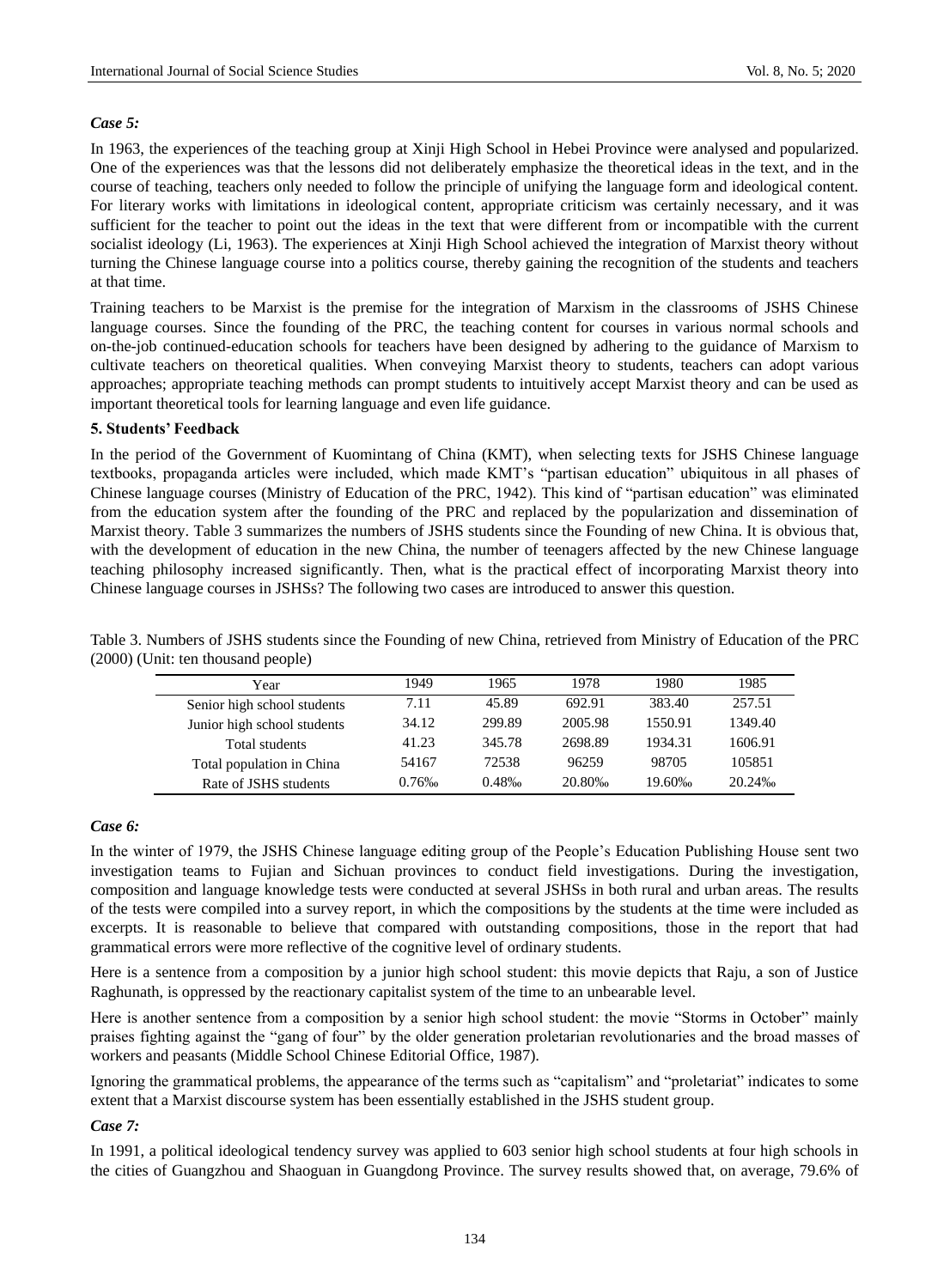the students believe that only by adhering to educating adolescents with Marxism can they form a scientific worldview and that adolescents are relatively simple and immature, making it necessary to educate them with Marxism (Zhu, 1992).

Most of the students in this survey believed that it was necessary to uphold to the guiding position of Marxism in education. Notably, at that time, socialism had just experienced great setbacks in the world, such as the drastic changes in Eastern Europe and the collapse of the Soviet Union, suggesting that the proportion was actually lower under the macroscopic political environment. In other words, in the long run, most students were positive about the guiding position of Marxism in education. This survey result also indicated that although it is impossible to measure the impact of each course, JSHS Chinese language courses, as a main component of the curriculum, have made great contributions in establishing students' identity with Marxism.

Under the ideological education system of JSHSs with Chinese language courses as one of the main focuses, Marxism has been gradually accepted by JSHS students. During this period, Marxism was not only used by students in their daily learning and life but also became a theoretical method for them to understand and analyse the world. The recognition and application of Marxism by JSHS students indicated that after internalization and practice, they transitioned from adherence to Marxism to identification with Marxism, which will be further internalized as the main content of the value and attitude system in their adult lives. This transformation is of great significance for the sustainability of Marxist cultural identity in China.

#### **6. Conclusions**

At the end of 1997, the magazine "Beijing Literature" initiated a discussion on the issues of Chinese language courses in JSHSs, which gradually created a new wave of language education reform in the society. The new reforms have brought a fresh look to JSHS Chinese language courses in the 21st century, but the guiding ideology has been barely changed. The magazine "Qiushi", a publication by the CPC Central Committee, pointed out that the teaching reform regarding Chinese language must adhere to the correct direction and use Marxism as the guiding ideology of education (Y.Z. Zhong, 2000).

The public identification with Marxism in the second half of the 20th century mediated by JSHS Chinese language courses inevitably has some problems. For example, in some historical periods, the phenomenon of excessive politicization in Chinese language courses presented, which not only ignored language learning itself but also affected the true popularization of Marxist theory. In the interpretation of some texts, there were also issues of improper application of the theory or over-interpretation.

Nevertheless, the introduction of Marxist theory to Chinese language courses changed and redefined the Chinese language discipline and constructed a logical and systematic knowledge system for Chinese language curriculum, in which Marxism has become the standard for compiling Chinese language teaching materials and selecting the course knowledge while serving as one of the main contents of Chinese language courses, simultaneously promoting the sustainable rationalization and systematization of Chinese language knowledge in accordance with related Marxist theory, and thus constructing a discourse system for interpreting Chinese language textbooks.

In terms of the current social reality, the JSHS Chinese language courses since the founding of the PRC have prompted the adherence, identification and internalization of Marxism for the students. It also laid the foundation for the formation and sustainability of the Marxism-guided socio-political culture in the general public. The formation of such a cultural atmosphere has provided a prerequisite for the elimination of the KMT"s "partisan education" since the Republic of China era and the phenomenon of blindly worshipping of foreign culture. More importantly, it is beneficial for the creation of China's own cultural characteristics and ultimately forming a sustainable cultural system with Marxism as the core.

#### **Acknowledgements**

The authors acknowledge the financial support from the National Social Science Fund of China (Grant No.: 18CZS064).

## **References**

- Chinese Textbook Research Institute. (1999). *Curriculum standards for primary and secondary schools in China in the 20th century-Syllabus compilation of Chinese language volume.* Beijing: People's Education Press. (In Chinese)
- Chinese Textbook Research Institute. (2010). *Academic series on construction history of textbooks in primary and secondary schools of China in 1949-2000.* Beijing: People's Education Press. (In Chinese)
- Cong, W. X. (1985). *Dream of Literature.* Nanchang: Jiangxi People's Press. (In Chinese)
- Document Research Office of the CPC Central Committee. (1992). *Important documents since the founding of the PRC*  (vol. 1). Beijing: Central Academic Press. (In Chinese)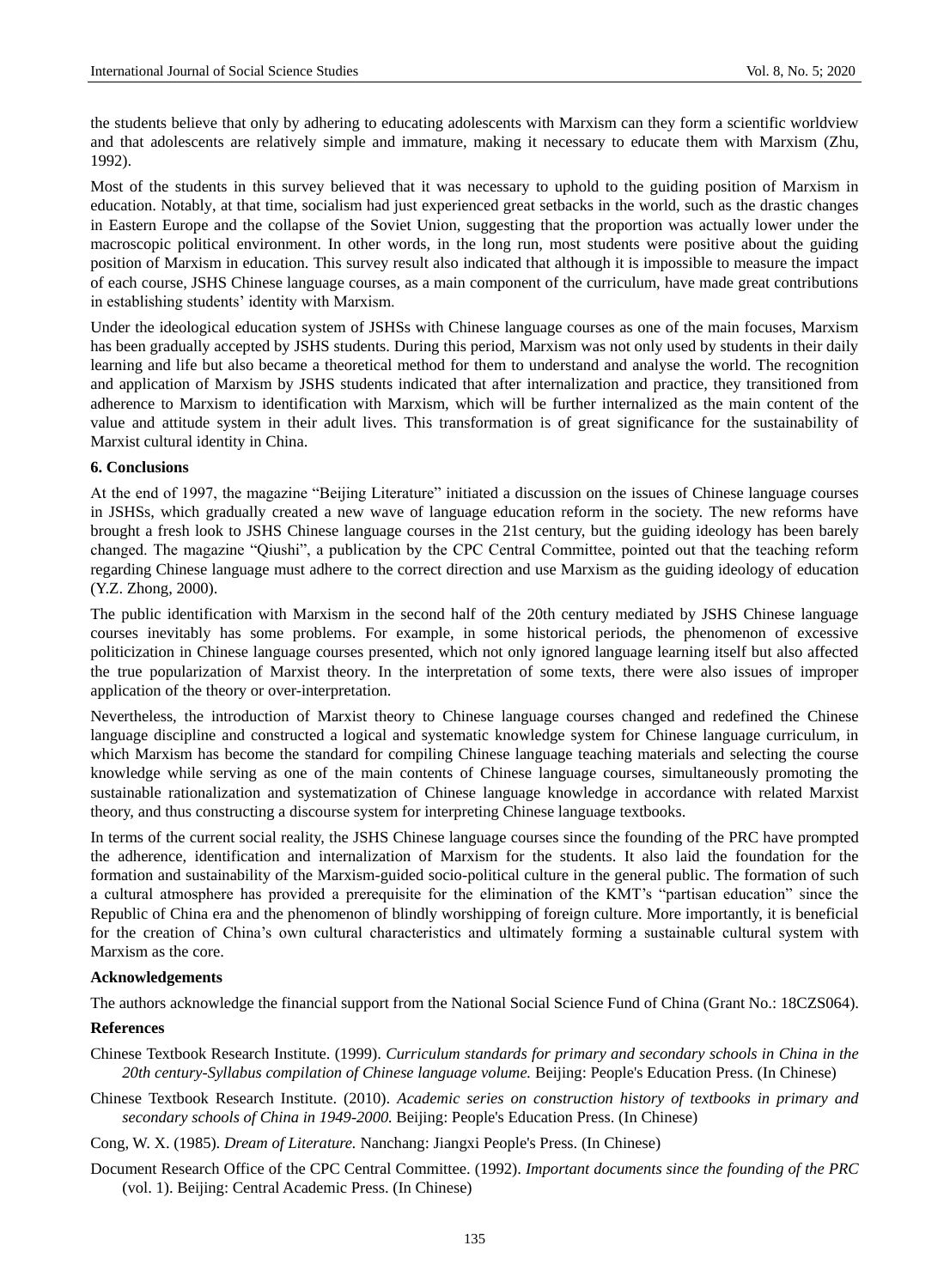- Driedger, L. (1975). In search of cultural identity factors: A comparison of ethnic students. *Canadian Review of Sociology-Revue Canadienne De Sociologie, 12,* 150-162. https://doi.org/10.1111/j.1755-618X.1975. tb00035.x
- Esteban-Guitart, M., Lalueza, J. L., Zhang-Yu, C., & Llopart, M. (2019). Sustaining students" cultures and identities. a qualitative study based on the funds of knowledge and identity approaches. *Sustainability, 11,* 3400. https://doi.org/10.3390/su11123400
- Fensham, P. J., & Cumming, J. J. (2013). "Which child left behind": historical issues regarding equity in science assessment. *Education Sciences, 3*(3), 326-343. https://doi.org/10.3390/educsci3030326
- Freud, S., & Cronin, A. J. (1973). *The interpretation of dreams.* London: Penguin Press.
- Gagné, R. M. (1985). *The conditions of learning and theory of instruction.* New York: Holt, Rinehart and Winston.
- Lash, S., & Featherstone, M. (2001). Recognition and difference: politics, identity, multiculture. *Theory Culture & Society, 18,* 1-19. https://doi.org/10.1177/02632760122051751
- Legislative Affairs Office of the State Council. (2005). *Compilation of laws and regulations of the People's Republic of China 1995-1996* (vol.12). Beijing: China Legal Press. (In Chinese)
- Li, S. (1963). Talking from the experience of Xin Ji middle school: Cognitions on the Chinese language teaching in middle school. *People's Education, 9,* 25-30. (In Chinese)
- Liu, G. Z. (1983). Language, ideology, knowledge: Try to discuss the purpose and task of Chinese teaching in middle school. *People's Education, 1,* 40-42. (In Chinese)
- Lu, D. Y. (1960). *Teaching Must Be Reformed.* Beijing: People's Daily. (In Chinese)
- Luo, H. (1961). Opposing teaching Chinese as politics. *People's Education, 8,* 50-53. (In Chinese)
- Mao, Z. D. (1952). *Selected works of Mao Zedong* (vol.3). Beijing: People's Press. (In Chinese)
- Mao, Z. D. (1966). *Selected works of Mao Zedong* (vol.2). Beijing: People's Press. (In Chinese)
- Middle School Chinese Editorial Office. (1987). *Current situation and tentative plan of Chinese teaching in middle school.* Beijing: People's Education Press. (In Chinese)
- Ministry of Education of the PRC. (1942). *Curriculum standards for junior middle school and senior high school.*  Chongqing: Zhengzhong Press. (In Chinese)
- Ministry of Education of the PRC. (1955). *Instructions to strengthen the professional training of in-service teachers in middle schools.* Beijing: Communique of the State Council of the PRC. (In Chinese)
- Ministry of Education of the PRC. (2000). *Enrollment of general schools at all levels in 2000.* Retrieved from http://www.moe.gov.cn/. (In Chinese)
- Nechitaylo, V. (2017). Folk choreographic art of Ukraine as the important factor of the formation of the national cultural identity. *Вісник Національної Академії Керівних Кадрів Культури і Мистецтв, 1,* 128-133.
- People's Education Editorial. (1951). People's teachers must become Marxists. *People's Education, 11,* 4-5. (In Chinese)
- Schwartz, S., Montgomery, M. J., & Briones, E. (2006). The role of identity in acculturation among immigrant people: theoretical propositions, empirical questions, and applied recommendations. *Human Development, 49,* 1-30. https://doi.org/10.1159/000090300
- State Education Commission. (1989). *Opinions on strengthening ideological and political education and national condition education in the teaching of Chinese, history and geography in primary and secondary schools.*  Retrieved from http://www.chinalawedu.com (In Chinese)
- Su, A., He, W., & Huang, T. (2019). Sociocultural adaptation profiles of ethnic minority senior high school students in mainland China: A latent class analysis. *Sustainability, 11,* 6942. https://doi.org/10.3390/su11246942
- Textbook Writing Group in Yangzhou. (1978). Correspondence textbook for intermediate normal teachers: Chinese language (vol.1). Yangzhou: Textbook Writing Group in Yangzhou. (In Chinese)
- Wang, D. X. (1978). Opinion on Chinese teaching in high school. *People's Education, Z1,* 69. (In Chinese)
- Yang, Z. S. (1980). Opinions on Chinese textbooks in middle schools. *Language Teaching in Middle School, 1,* 3-4. (In Chinese)
- Zhong, J. W. (1961). How to edit Chinese textbooks in middle school. *People's Education, 7,* 26-29. (In Chinese).
- Zhong, Y. Z. (2000). The reform of Chinese education must adhere to the correct direction. *Qiushi Journal, 14,* 33-36. (In Chinese)